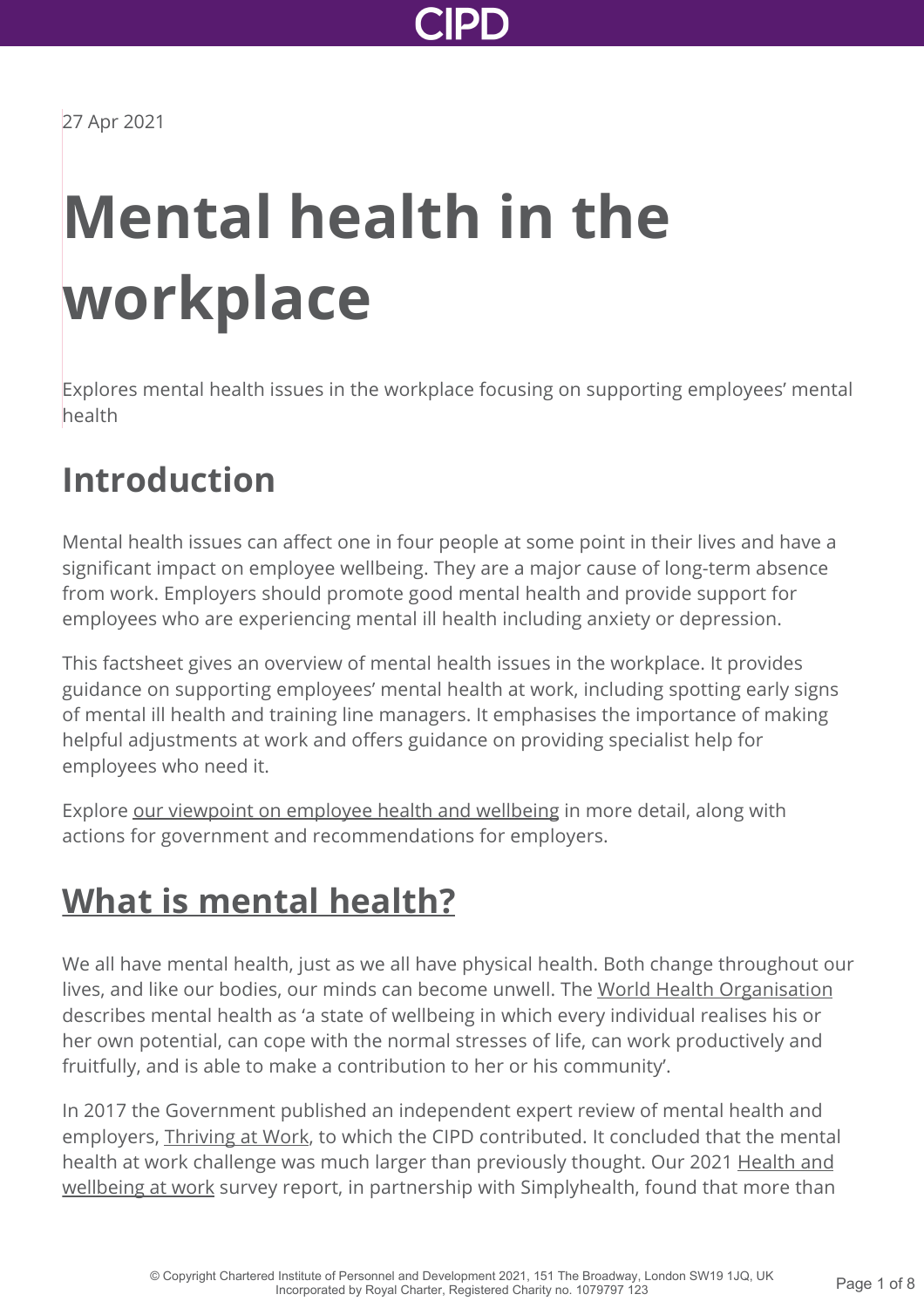

80% of organisations were especially concerned about the impact of COVID-19 on employees' mental health.

Mental ill health can range from anxiety and depression, the most common conditions, to severe condition such as bipolar disorder or schizophrenia. The websites of organisations such as [Mind](http://www.mind.org.uk/) and [Rethink Mental Illness](http://www.rethink.org/) describe the most common physical and psychological aspects of different mental health conditions.

People with the same mental health condition can experience different symptoms, and to a different extent. This means that workplace support needs to be tailored to an individual's specific needs.

There's still stigma and misunderstanding about mental health in society and the workplace. Increasing awareness of mental health can help break the silence and start to build a more open and inclusive culture. Managers need to feel confident and competent to have conversations with staff about sensitive issues like mental health and signpost to specialist sources of support if necessary. People professionals should ensure that employees know how to access the support provided by the organisation even if they don't wish to disclose an issue to their manager. Our [Employee resilience evidence review](http://www.cipd.co.uk/knowledge/culture/well-being/evidence-resilience/) shows that key factors such as supportive co-workers and managers can help to protect people's resilience.

There's a strong business, and moral, case for organisations to promote good physical and mental health for everyone. Actively [promoting wellbeing](http://www.cipd.co.uk/knowledge/culture/well-being/factsheet/) leads to greater staff productivity, morale and retention, and reduced sickness absence and 'presenteeism'.

### **[Mental health in the time of coronavirus](http://www.cipd.co.uk/knowledge/culture/well-being/mental-health-factsheet?pdf=true#)**

The COVID-19 pandemic has raised serious concerns about people's mental wellbeing. The fear and uncertainty about the risk of infection many feel for themselves and their loved ones is exacerbated by many other pressures on people. Many employees are isolated because of restrictions, while others face income or job loss. Many have had to juggle caring responsibilities and work. These concerns continue to be a severe test of people's resilience, and it's clear that the future still holds a lot of uncertainty. Our 2021 [Health and wellbeing at work](http://www.cipd.co.uk/knowledge/culture/well-being/health-well-being-work/) survey report shows that since the onset of COVID, more organisations are stepping up their efforts to foster mentally healthy workplaces with wellbeing activity is increasingly focused on mental health.

Employers should ensure they have an effective framework in place to support people's mental health, and offer sources of help such as counselling, an employee assistance programme and occupational health services where possible. They need to ensure line managers in particular have the ongoing guidance needed to support their teams, so they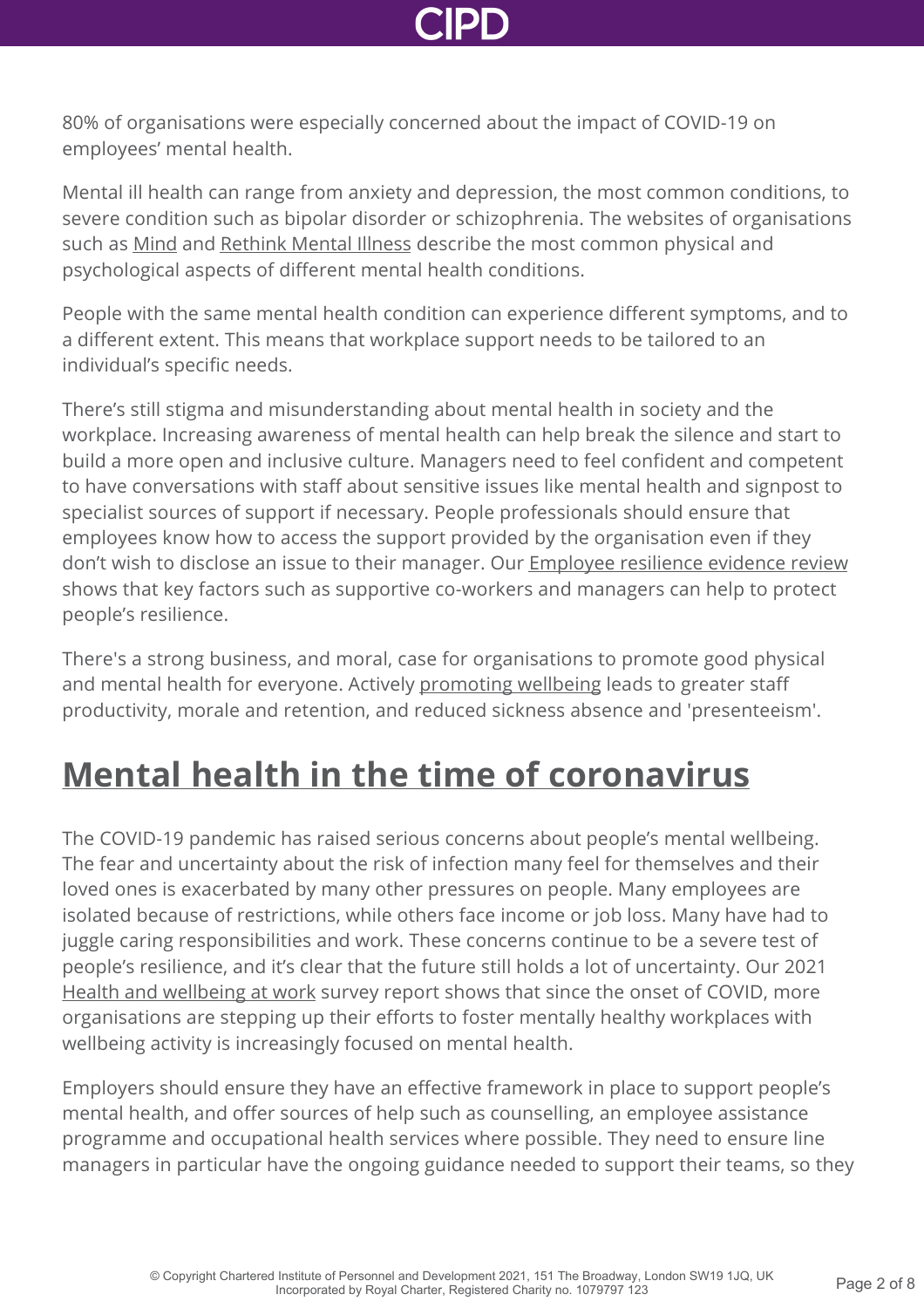

can have supportive and empathetic conversations with individuals and make work adjustments where needed. All employees should be encouraged to have a good self-care routine including a healthy approach to diet, relaxation and sleep.

Our guide [Coronavirus \(COVID-19\): Mental health support for employees](http://www.cipd.co.uk/knowledge/culture/well-being/supporting-mental-health-workplace-return/) provides advice for employers. CIPD members can also use our [Wellbeing helpline and resources.](http://www.cipd.co.uk/membership/benefits/wellbeing-helpline-services/) There's more on what employers should be doing in our [Responding to the coronavirus hub.](http://www.cipd.co.uk/knowledge/coronavirus/)

### **[The UK legal position](http://www.cipd.co.uk/knowledge/culture/well-being/mental-health-factsheet?pdf=true#)**

Discrimination against those with mental health issues remains widespread, even though a significant proportion of the workforce will face poor mental health during their working life.

In Great Britain, disability discrimination provisions in the Equality Act 2010 encompass many mental illnesses which can legally be classed as a disability. A range of conditions may qualify a person for protection under the Act providing there is a substantial and long-term effect (for at least a year) on their ability to carry out normal day-to-day tasks. Mental impairments do not need to be clinically well-recognised to qualify as a disability.

If an employee has a disability, their organisation has a responsibility to make reasonable adjustments to accommodate their needs – this includes those with mental health conditions. Find out more in our [disability and employment factsheet.](http://www.cipd.co.uk/knowledge/fundamentals/emp-law/disability-discrimination/factsheet/) However, even if someone's mental health condition has not been classed as a disability within the definition of the Act, it's still good practice for an employer to make appropriate changes to their work or working pattern to support them in employment.

### **[Supporting employees' mental health at work](http://www.cipd.co.uk/knowledge/culture/well-being/mental-health-factsheet?pdf=true#)**

Employers should promote good mental health as well as providing support when an issue emerges. Listen to our [podcast on promoting and supporting good mental health](http://www.cipd.co.uk/podcasts/promoting-supporting-good-mental-health/).

The [Mental Health at Work Commitment](https://www.mentalhealthatwork.org.uk/commitment/) provides a framework to help organisations put in place the key actions needed to support better mental health outcomes for employees, and links to practical tools to help implement each of the six standards. Signing the commitment sends a strong message to employees as well as the wider community that mental health is a priority for the organisation. Our [Mental health at work hub](http://www.cipd.co.uk/knowledge/culture/well-being/mental-health-at-work-commitment/) has resources to help implement the six standards.

The UK government has launched a [Voluntary Reporting framework](https://www.gov.uk/government/publications/voluntary-reporting-on-disability-mental-health-and-wellbeing) to support employers to report on disability, mental health and disability. This will help to ensure that an employer's approach to inclusive employment and progression is integrated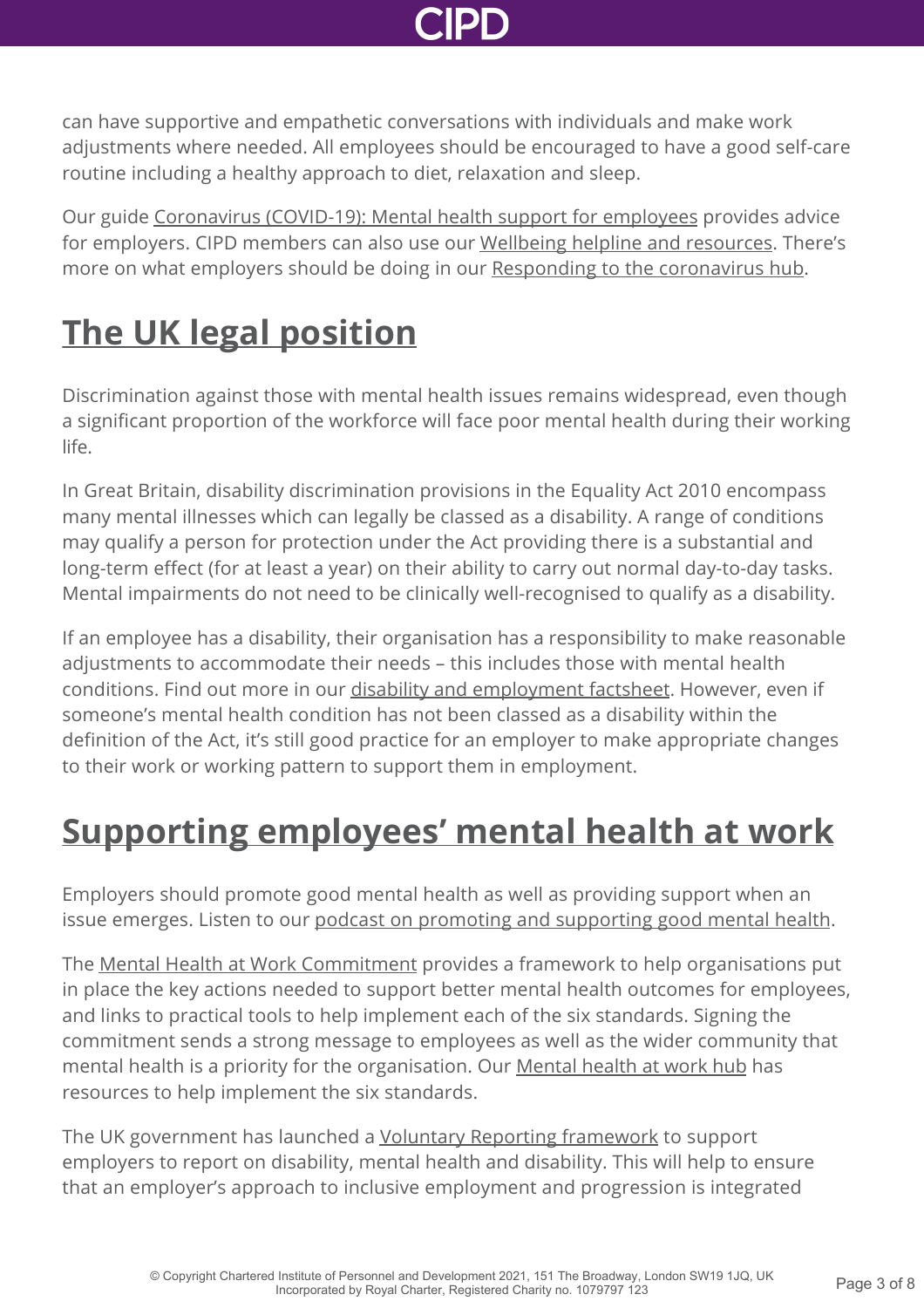

across the organisation and taken seriously by managers and employees.

An [organisation's culture,](http://www.cipd.co.uk/knowledge/culture/working-environment/organisation-culture-change-factsheet/) and the extent of awareness and training around mental health, will affect whether employees and line managers have open and supportive conversations. Employers should take the key steps below to better support employees and demonstrate their commitment to promoting positive mental health.

#### **Developing people managers' skills**

Our 2021 [Health and wellbeing at work](http://www.cipd.co.uk/knowledge/culture/well-being/health-well-being-work/) survey report, in partnership with Simplyhealth, finds that 'management style' is the second main cause of work-related stress. This finding is a stark reminder of the negative impact people managers can have on people's mental wellbeing, if they are not trained and supported to go about their management role in the right way. Our practical [line manager support materials](http://www.cipd.co.uk/knowledge/fundamentals/people/line-manager/) are built on research showing the behaviours managers need to exhibit to engage staff and promote positive wellbeing. They will help managers to explore and develop their own management behaviours.

Good people management can help manage and prevent stress which can be linked to common mental health conditions such as anxiety and depression.

Our joint guidance with mental health charity Mind, People managers' guide to mental [health, contains information, practical advice and templates to help managers facilitate](http://www.cipd.co.uk/knowledge/culture/well-being/mental-health-support-report/) conversations about stress and poor mental health. It also sets out practical steps employers can take to create a mentally healthy workplace.

Our guidance for people managers on helping teams thrive at work has six steps, including supporting the mental health of remote teams.

### **Spotting early signs of mental health issues**

Employers and managers should be alert to the early signs of stress and mental ill health, and know how to respond. Early intervention can help prevent issues from escalating, but employers should not give advice about a mental health issue as they are rarely qualified to do so. The websites of [Mind](http://www.mind.org.uk/) and [Rethink Mental Illness](http://www.rethink.org/) give information on potential signs of mental ill health.

#### **Signposting to support**

It's important that line managers have the knowledge and confidence to signpost an employee to more expert sources of support, for example recommending a GP visit or referral to occupational health. A fit note enables the GP to advise on the effects of the mental health condition and any changes the employer could make to help the individual return to work. Various mental health charities (see Useful contacts) also provide helpful [resources for individuals, carers and employers. See more in our factsheet covering](http://www.cipd.co.uk/knowledge/fundamentals/relations/absence/factsheet/)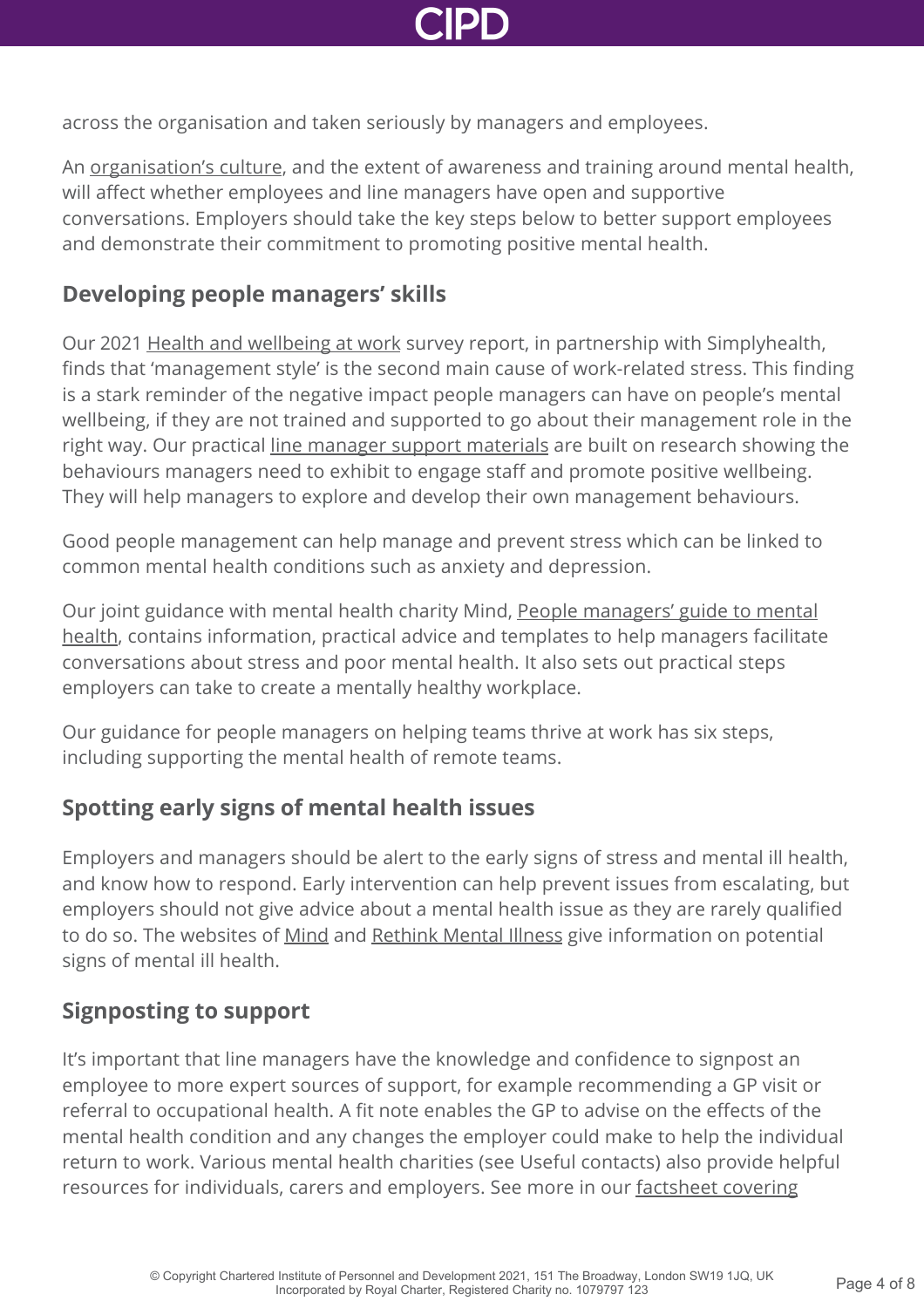

[sickness-related absence.](http://www.cipd.co.uk/knowledge/fundamentals/relations/absence/factsheet/)

#### **Increasing awareness of how to access employer-funded support**

Employers who offer an employee assistance programme and/or counselling services should ensure employees know how to access them.

#### **Review job design and workloads**

Our research shows that unmanageable workloads are the main cause of work-related stress. Providing meaningful work with realistic timescales will help to manage the risk of [work-related stress which can tip over into poor mental health. See our job design](http://www.cipd.co.uk/knowledge/strategy/organisational-development/job-design-factsheet/) factsheet.

#### **Promote awareness of mental health issues across the workforce**

Promoting awareness and educating the whole workforce about mental health can help to reduce the stigma and replace common myths with facts.

#### **Promote work-life balance**

Long-hours working is not a sustainable way of operating and will take its toll on people. An appropriate balance between work and personal life means people remain refreshed and productive. See our [working hours factsheet](http://www.cipd.co.uk/knowledge/fundamentals/emp-law/working-time/factsheet/).

#### **Offer flexible working**

Offering more flexible working arrangements can be an adjustment for someone who is returning from work following mental ill health, and it can also help to prevent stress if someone wants a better work-life balance to suit their individual circumstances. See our [flexible working factsheet](http://www.cipd.co.uk/knowledge/fundamentals/relations/flexible-working/factsheet/).

#### **Address the risk of suicide**

Organisations should have a strategy to help prevent the risk of suicide as part of their mental health framework. If an employee dies by suicide, the impact on colleagues can be traumatic, so organisations also need to have a framework in place to support people after a suicide.

Business in the Community have a [suicide prevention toolkit](https://wellbeing.bitc.org.uk/all-resources/toolkits/suicide-prevention-toolkit) that organisations can download. The [Samaritans](https://www.samaritans.org/how-we-can-help-you/contact-us) can be reached 24/7. There's also the Campaign Against Living [Miserably \(CALM\), a charity providing helplines and support dedicated to preventing male](http://www.thecalmzone.net) suicide.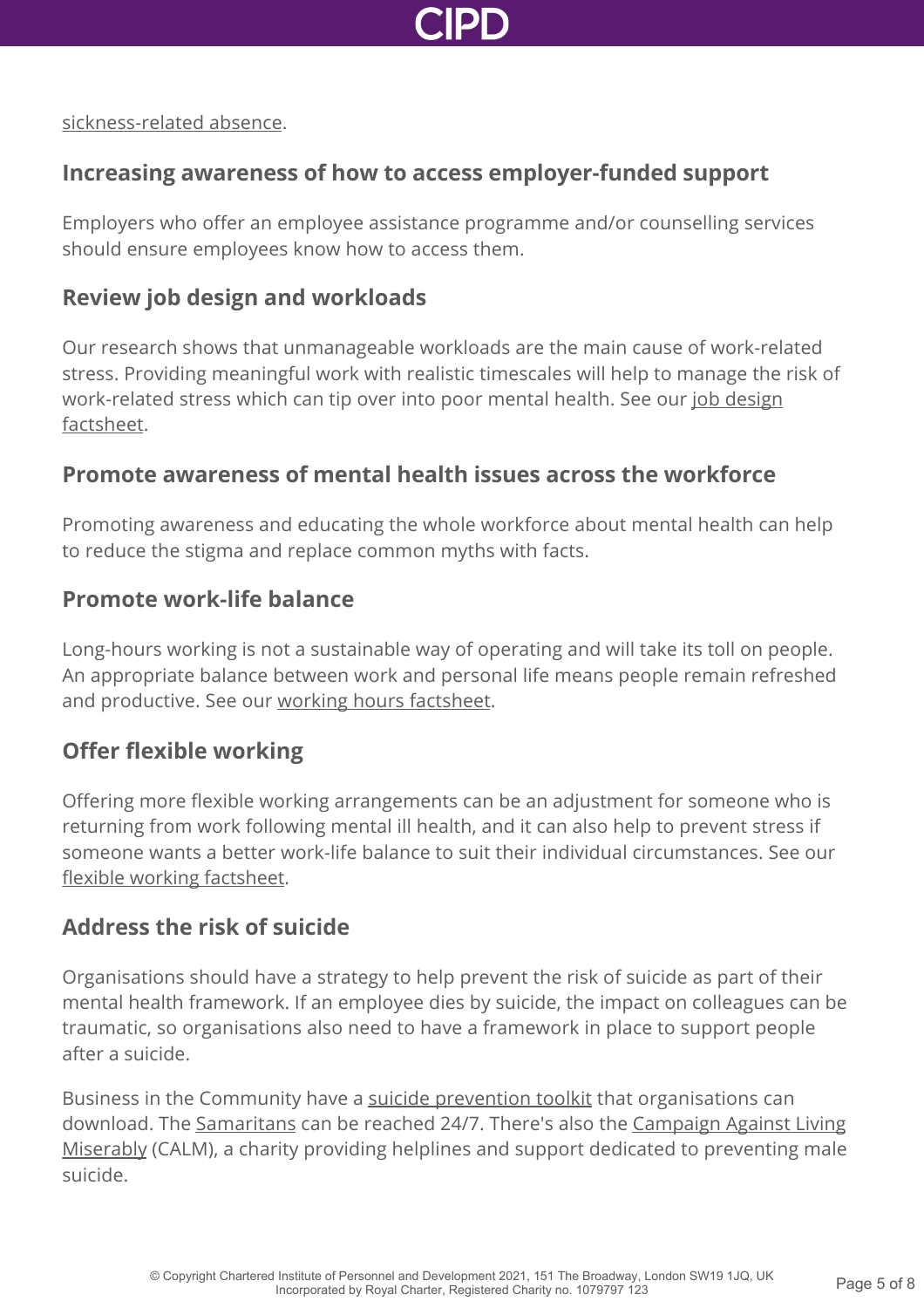## **[Making mental health a part of wider](http://www.cipd.co.uk/knowledge/culture/well-being/mental-health-factsheet?pdf=true#) wellbeing at work**

A wellbeing policy should cover both physical and mental health. It should:

- Begin with a clear statement which commits the organisation to developing a working environment that promotes employee health and wellbeing.
- Be championed by senior management.
- Be kept under constant review.
- Outline the responsibilities of key stakeholders including senior leaders, people professionals, [occupational health](http://www.cipd.co.uk/knowledge/culture/well-being/occupational-health-factsheet/) and employees.
- Set out the available advice, support and training to enhance employee wellbeing.
- Incorporate the process for evaluating the effectiveness of all wellbeing initiatives.

An organisation's approach to well-being should treat people as individuals with varying needs and who require tailored support. There's more in our [wellbeing at work factsheet](http://www.cipd.co.uk/knowledge/culture/well-being/factsheet/).

#### **Recruitment**

Due to fear of discrimination, or for other personal reasons, potential employees may disclose a mental health issue in their application or at the interview stage. The organisation should:

- Make clear, when attracting candidates, that it's committed to fostering a mentally healthy workplace and supporting anyone with a mental health issue.
- Make clear it's willing to make adjustments for applicants and that this policy includes people with a mental health condition.
- Ensure all employees understand the concept of adjustment and that managers have the confidence to discuss suitable adjustments.

When creating job descriptions and person specifications, care is needed to allow for reasonable adjustments to accommodate people with a mental health issue. It's important to distinguish between essential and desirable requirements for the job, and focus on what is to be achieved rather than how.

As someone with a mental health issue may not have attended an interview for some time, the organisation should:

- Allow an applicant to be accompanied and/or to have additional time to undertake a selection test.
- Appreciate that someone with a mental health condition may understandably have gaps in their employment history.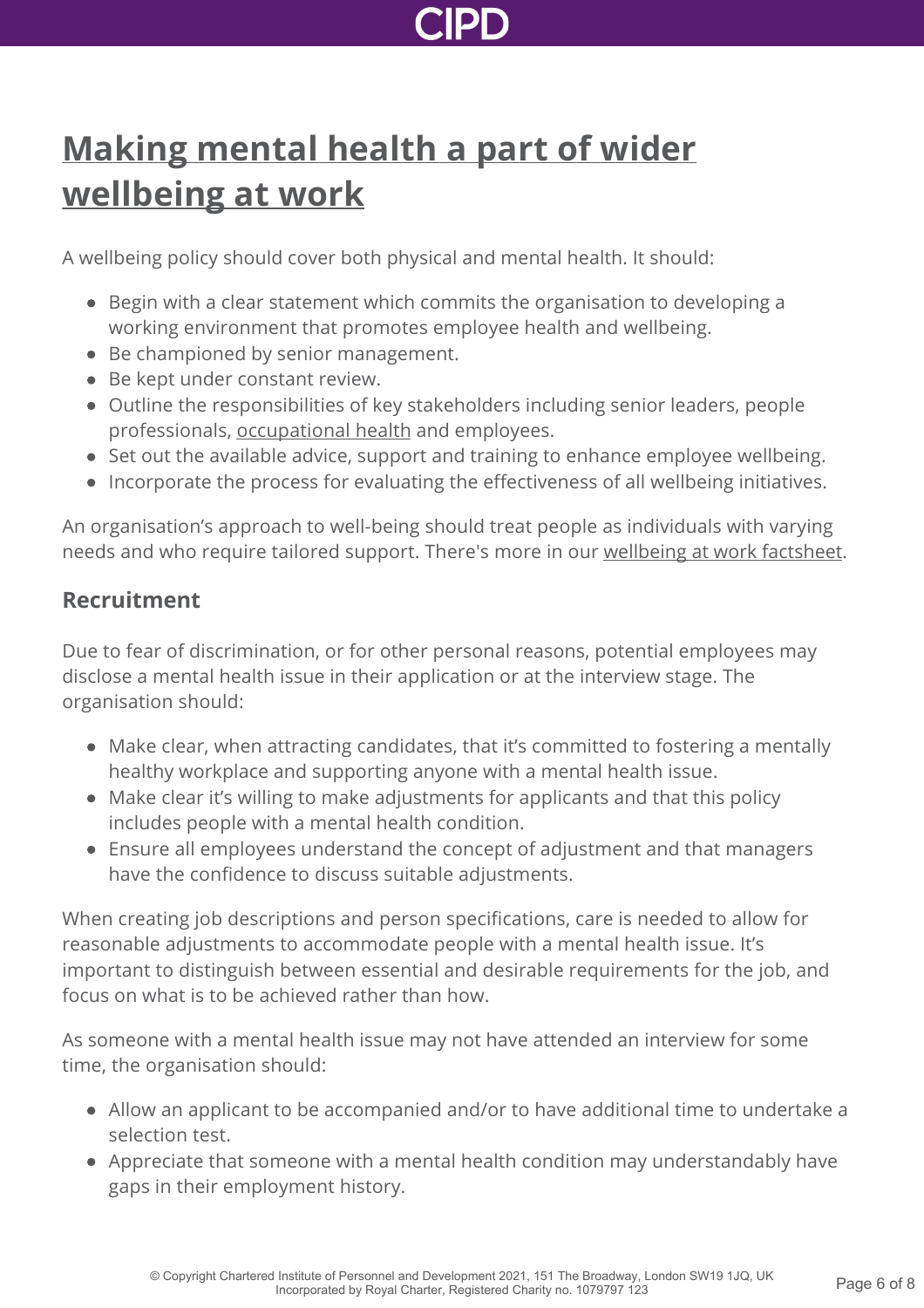

• Provide the appropriate environment to try to ensure an applicant is able to demonstrate fully their ability to do the job.

#### **Adjustments at work**

A manager needs to have a supportive conversation with the employee about how their mental health condition impacts their work and what adjustments could help. This should be a two-way discussion about the nature of the adjustment required, but colleagues should not be told the medical reason behind any decisions.

Examples of more typical workplace adjustments for line managers and employees to explore and agree together include:

- Adjustments to working hours or patterns.
- Adjusting someone's duties if some cause too much pressure.
- Providing a mentor.
- Temporary part-time hours.
- Working from home.
- $\bullet$  Job sharing.
- Minimising noise or providing a quiet working space.
- Increasing supervision and support.

It's wise to document the reasonable adjustments that have been agreed.

### **[Useful contacts and further reading](http://www.cipd.co.uk/knowledge/culture/well-being/mental-health-factsheet?pdf=true#)**

#### **Contacts**

[Wellbeing helpline and resources for CIPD members](http://www.cipd.co.uk/membership/benefits/wellbeing-helpline-services/)

[Mental Health at Work gateway](https://www.mentalhealthatwork.org.uk/)

[Acas - Supporting mental health in the workplace](https://www.acas.org.uk/supporting-mental-health-workplace)

[GOV.UK - Employing disabled people and people with health conditions](https://www.gov.uk/government/publications/employing-disabled-people-and-people-with-health-conditions/employing-disabled-people-and-people-with-health-conditions)

[GOV.UK - Expenses and benefits: counselling for employees](https://www.gov.uk/expenses-and-benefits-counselling)

[Mind - the mental health charity](http://www.mind.org.uk/)

[Rethink Mental Illness](http://www.rethink.org/)

[The Mental Health Foundation](http://www.mentalhealth.org.uk/)